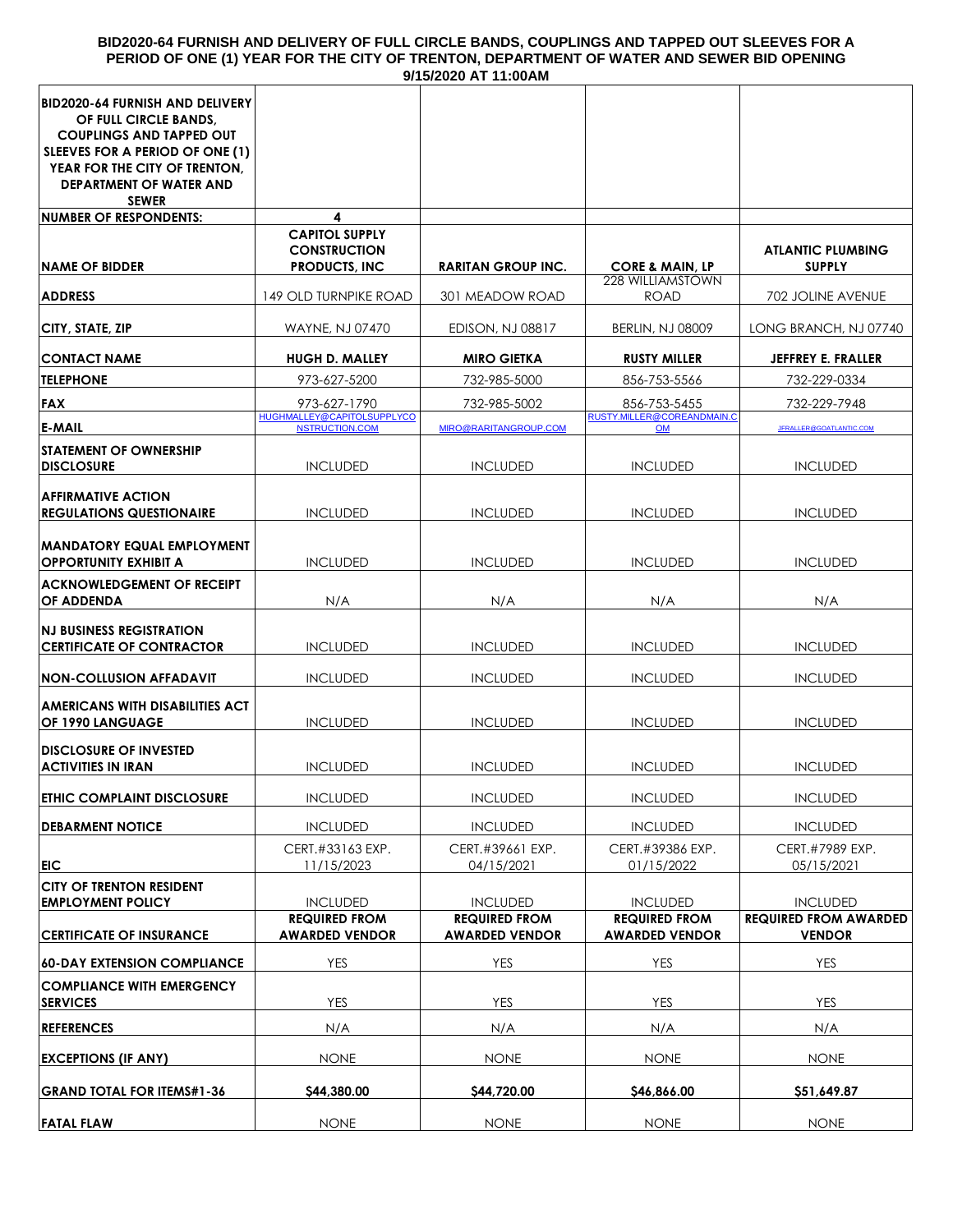

## PROPOSAL:

The undersigned proposes to furnished and deliver Smith-Blair Full Circle Bands, Couplings & Tapped-Out Sleeve materials in the requested quantities as needed (F.O.B. with price for goods including the delivery with no extra freight charge line item) to the Trenton Water Works Cortland Street Yard at 333 Cortland Street, Trenton NJ.

## FULL CIRCLE BANDS, COUPLINGS & TAPPED-OUT SLEEVE CONTRACT QUOTE:

| Item<br>#      | Catolog#         | Material Description                                                                             | Unit | Qty                  | Unit<br>Price | <b>Total Price</b> |
|----------------|------------------|--------------------------------------------------------------------------------------------------|------|----------------------|---------------|--------------------|
| $\mathbf{1}$   | 226-048007-000   | 4" x 7 1/2" - 226 Full Circle Repair Clamp Single<br>Band - Smith & Blair (OD: 4.74" - 5.14")    | each | 30                   | 33.80         | 1014.00            |
| $\overline{2}$ | 226-048015-000   | 4" x 15" - 226 Full Circle Repair Clamp Single Band -<br>Smith & Blair (OD: 4.74" - 5.14")       | each | 6                    | 81.00         | 486.00             |
| $\overline{3}$ | 226-048020-000   | 4" x 20" - 226 Full Circle Repair Clamp Single Band<br>- Smith & Blair (OD: 4.74" - 5.14")       | each | $\boldsymbol{4}$     | 108.30        | 433.20             |
| $\overline{4}$ | 226-069007-000   | 6" x 7- 1/2" - 226 Full Circle Repair Clamp Single<br>Band - Smith & Blair (OD: 6.84" - 7.24")   | each | 75                   | 45.50         | 3412.50            |
| 5              | 226-069015-000   | 6" x 15" - 226 Full Circle Repair Clamp Single Band -<br>Smith & Blair (OD: 6.84" -7.24")        | each | 6                    | 86.00         | 516.00             |
| 6              | 226-069020-000   | 6" x 20" - 226 Full Circle Repair Clamp Single Band -<br>Smith & Blair (OD: 6.84" -7.24")        | each | 6                    | 116.70        | 700.20             |
| $\overline{7}$ | 226-090507-000   | 8" x 7- 1/2" - 226 Full Circle Repair Clamp Single<br>Band - Smith & Blair (OD: 8.99" - 9.39")   | each | 30                   | 54.70         | 1641.00            |
| 8              | 226-090512-000   | 8" x 12-1/2" - 226 Full Circle Repair Clamp Single<br>Band - Smith & Blair (OD: 8.99" - 9.39")   | each | $\blacktriangleleft$ | 83.40         | 333.60             |
| 9              | 226-090515-000   | 8 X 15 - 226 Full Circle Repair Clamp Single Band -<br>Smith & Blair (OD: 8.99" - 9.39")         | each | $\overline{\bf{4}}$  | 103.30        | 413.20             |
| 10             | 226-090520-000   | 8" x 20" - 226 Full Circle Repair Clamp Single Band -<br>Smith & Blair (OD: 8.99" - 9.39")       | each | 4                    | 14800         | 592.00             |
| 11             | 226-111015-000   | 10" x 15" - 226 Full Circle Repair Clamp Single Band<br>- Smith & Blair (OD: 11.04" - 11.44")    | each | $\overline{\bf{4}}$  | 26.20         | 504.80             |
| 12             | 226-111007-000   | 10" x 7 1/2" - 226 Full Circle Repair Clamp Single<br>Band - Smith & Blair (OD: 11.04" - 11.44") | each | 10                   | 64.00         | $640 -$            |
| 13             | 226-111020-000   | 10" x 20" - 226 Full Circle Repair Clamp Single<br>Band - Smith & Blair (OD: 11.04" - 11.44")    | each | $\overline{2}$       | 168,00        | 336.00             |
| 14             | 226-132007-000   | 12" x 7-1/2" 226 Full Circle Band - Smith & Blair<br>$(OD: 13.10" - 13.50")$                     | each | $\overline{2}$       | 79.75         | 159.50             |
| 15             | 226-132015-000   | 12" x 15" - 226 Full Circle Band - Smith & Blair<br>$(OD: 13.10" - 13.50")$                      | each | $\boldsymbol{6}$     | 123.40        | 740.40             |
| 16             | 228-20171520-000 | 16" x 20" - 228 Full Circle Repair Clamp Single Band<br>- Smith & Blair (OD: 17.15." - 17.90")   | each | $\mathbf{2}$         | 31.30         | 62260              |
| 17             | 441-00000510-900 | 4" Coupling - 441 Smith & Blair (OD: 4.80" - 5.10")                                              | each | 24                   | 45.00         | 1080.00            |
| 18             | 441-00000722-900 | 6" Coupling - 441 Smith & Blair (OD: 6.90" - 7.22")                                              | each | 50                   | 58.00         | 2900.00            |
| 19             | 441-09450800-900 | 8" Coupling - 441 Smith & Blair (OD: 9.05" - 9.45")                                              | each | 50                   | 73.00         | 3650.00            |
| 20             | 441-11601000-900 | 10" Coupling - 441 Smith & Blair (OD: 11.10" -<br>11.60"                                         | each | 10                   | 101.00        | 1010.00            |
| 21             | 441-00001350-900 | 12" Coupling - 441 Smith & Blair (OD: 13.20" -<br>$13.50$ ")                                     | each | 18                   |               | $142.00$ $2556.00$ |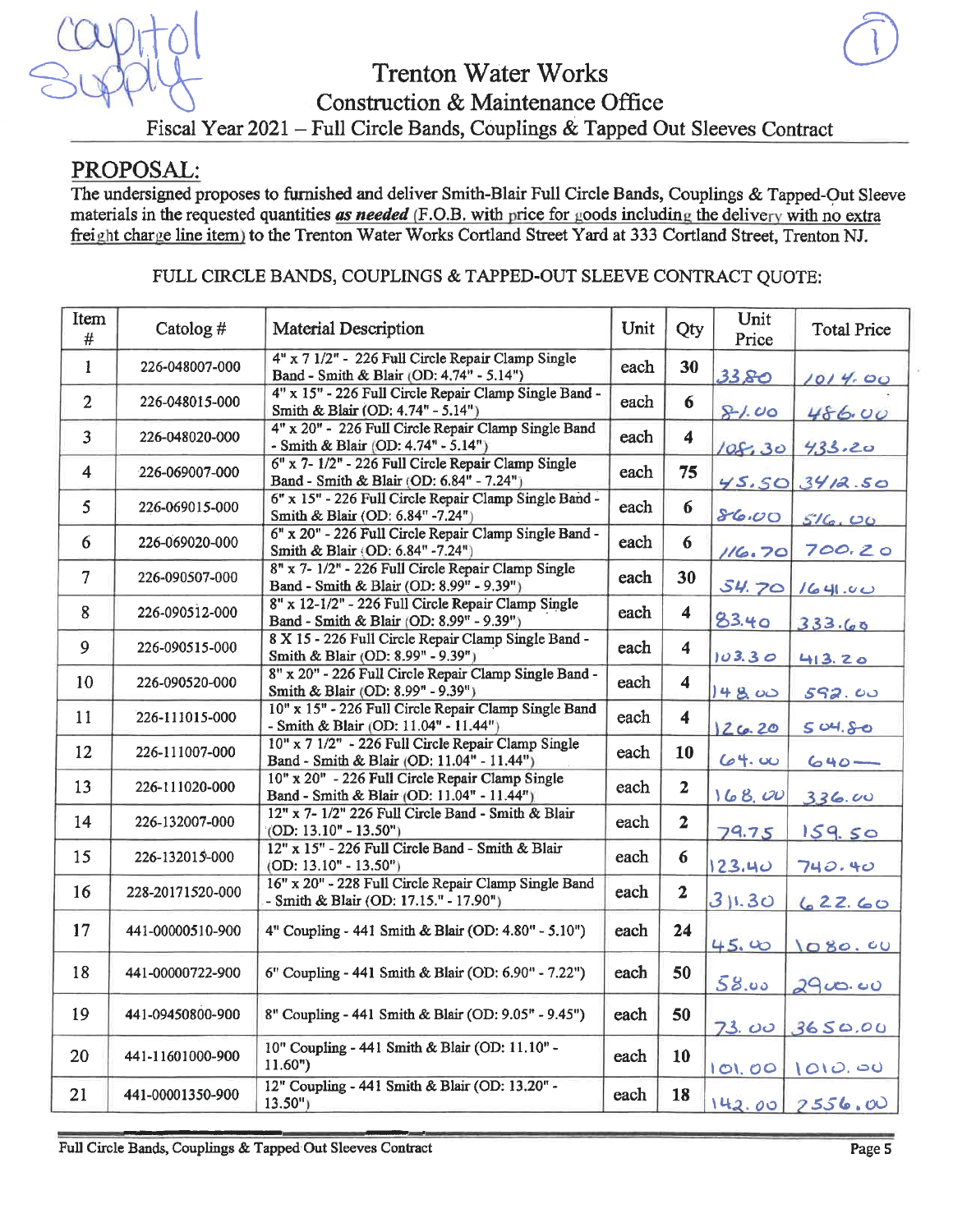|           | FULL CIRCLE BANDS, COUPLINGS & TAPPED-OUT SLEEVE CONTRACT QUOTE: |                                                                                           |      |                         |               |                    |
|-----------|------------------------------------------------------------------|-------------------------------------------------------------------------------------------|------|-------------------------|---------------|--------------------|
| Item<br># | Catolog #                                                        | <b>Material Description</b>                                                               | Unit | Qty                     | Unit<br>Price | <b>Total Price</b> |
| 22        | 441-00001780-900                                                 | 16" Coupling - 441 Smith & Blair (OD: 17.40" -<br>$17.80n$ )                              | each | 24                      | 250.00        | 6000.00            |
| 23        | 411-216008-003                                                   | 20" Coupling - 411 Smith & Blair (OD: 21.60")                                             | each | $\overline{\mathbf{4}}$ | 433.00        | 1732.00            |
| 24        | 411-258008-003                                                   | 24" Coupling - 411 Smith & Blair (OD: 25.80")                                             | each | $\overline{\mathbf{4}}$ | 502.00        | $2\cos\omega$      |
| 25        | 411-00383008-003                                                 | 36" Coupling - 411 Smith & Blair (OD: 38.30")                                             | each | $\overline{2}$          | 685.00        | 1370.00            |
| 26        | 411-00508015-003                                                 | 48" Coupling - 411 Smith & Blair (OD: 50.80")                                             | each | $\overline{2}$          | 1167,00       | 2334.00            |
| 27        | 238-048007-007                                                   | 4" x 7 1/2"w 3/4"cc Tapped Full Cir. Clamp - 238<br>Smith & Blair (OD: 4.74" - 5.14")     | each | 12                      | 53.00         | 636.00             |
| 28        | 238-048007-009                                                   | 4" x 7 1/2" 1"cc Tapped Full Cir. Clamp - 238 Smith<br>& Blair (OD: 4.74" - 5.14")        | each | 12                      | 53.00         | 636.00             |
| 29        | 238-069007-007                                                   | 6" x 7 1/2"w 3/4"cc Tapped Full Cir. Clamp - 238<br>Smith & Blair (OD: 6.84" - 7.24")     | each | 25                      | 55,00         | 1375,00            |
| 30        | 238-069007-009                                                   | $6"$ x $71/2"$ w 1"cc Tapped Full Cir. Clamp - 238<br>Smith & Blair (OD: 6.84" - 7.24")   | each | 20                      | 55.00         | 100.00             |
| 31        | 238-090507-007                                                   | 8" x 7 1/2"w 3/4"cc Tapped Full Cir. Clamp - 238<br>Smith & Blair (OD: 8.99" - 9.39")     | each | 20                      | 56.           | 120.00             |
| 32        | 238-090507-009                                                   | 8" x 7 1/2"w 1"cc Tapped Full Cir. Clamp - 238<br>Smith & Blair (OD: 8.99" - 9.39")       | each | 6                       | 56.00         | 336.00             |
| 32        | 238-111007-007                                                   | 10" x 7 1/2"w 3/4"cc Tapped Full Cir. Clamp - 238<br>Smith & Blair(OD: 11.04" - 11.44")   | each | $\overline{\mathbf{4}}$ | $77. \omega$  | 308.00             |
| 34        | 238-111007-009                                                   | 10" x 7 1/2"w 1"cc Tapped Full Cir. Clamp - 238<br>Smith & Blair (OD: 11.04" - 11.44")    | each | $\overline{\mathbf{4}}$ | 77.00         | 308.00             |
| 35        | 239-127512-007                                                   | 12" x 12-1/2"w 3/4"cc Tapped Full Cir. Clamp - 239<br>Smith & Blair (OD: 12.75" - 13.55") | each | $\overline{\mathbf{4}}$ | 172.00        | 688.00             |
| 36        | 239-127512-009                                                   | 12" x 12-1/2"w 1"cc Tapped Full Cir. Clamp - 239<br>Smith & Blair (OD: 12.75" - 13.55")   | each | $\boldsymbol{4}$        | <u>\72,ω</u>  | 688.00             |
|           | Grand Total $>>$<br>44380.00                                     |                                                                                           |      |                         |               |                    |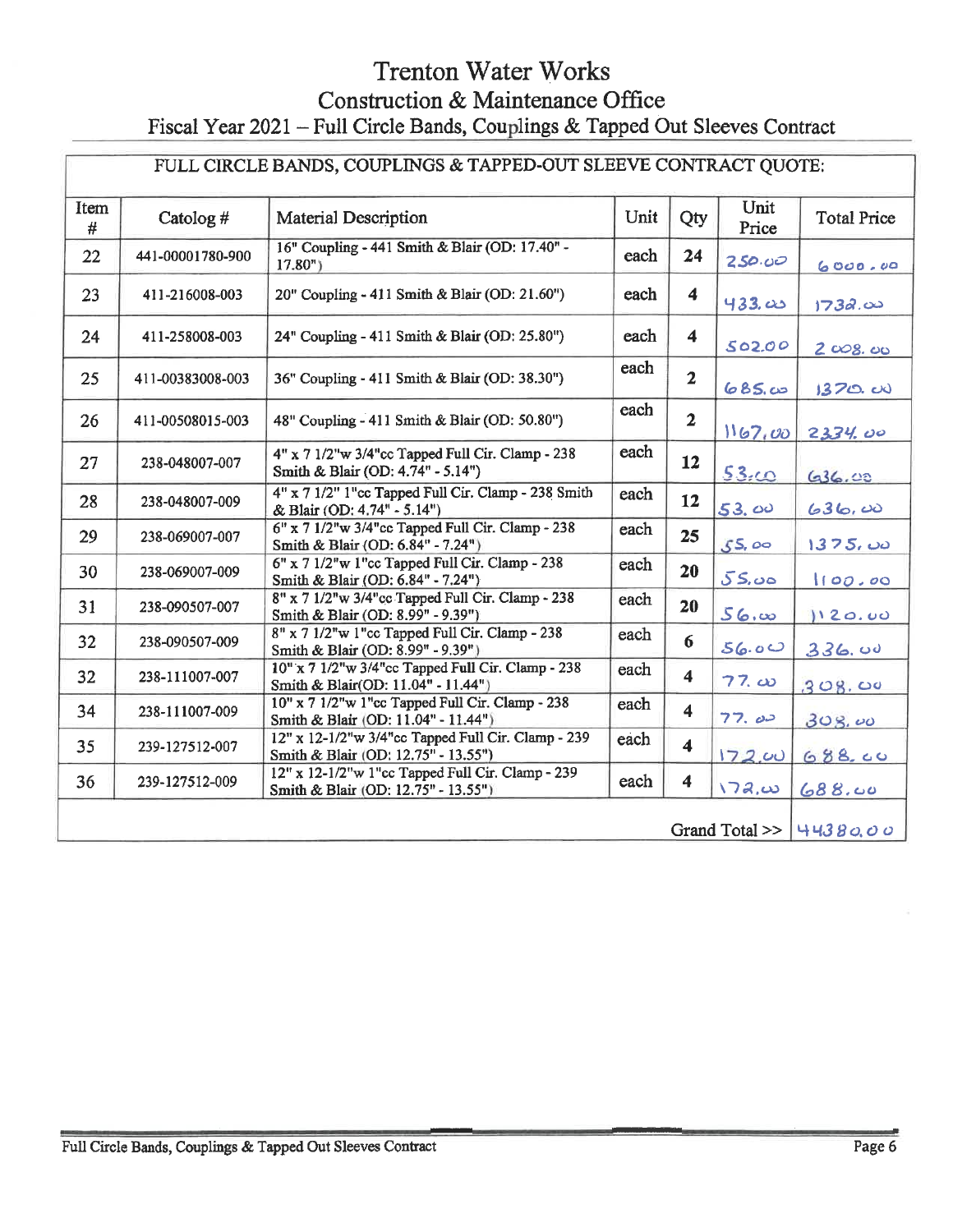

## PROPOSAL:

The undersigned proposes to furnished and deliver Smith-Blair Full Circle Bands, Couplings & Tapped-Out Sleeve materials in the requested quantities as needed (F.O.B. with price for goods including the delivery with no extra freight charge line item) to the Trenton Water Works Cortland Street Yard at 333 Cortland Street, Trenton NJ.

### FULL CIRCLE BANDS, COUPLINGS & TAPPED-OUT SLEEVE CONTRACT QUOTE:

| Item<br>#      | Catolog#         | Material Description                                                                             | Unit | Qty                     | Unit<br>Price | <b>Total Price</b> |
|----------------|------------------|--------------------------------------------------------------------------------------------------|------|-------------------------|---------------|--------------------|
| 1              | 226-048007-000   | 4" x 7 1/2" - 226 Full Circle Repair Clamp Single<br>Band - Smith & Blair (OD: 4.74" - 5.14")    | each | 30                      | 34.00         | 1.020.00           |
| $\overline{2}$ | 226-048015-000   | 4" x 15" - 226 Full Circle Repair Clamp Single Band -<br>Smith & Blair (OD: 4.74" - 5.14")       | each | 6                       | 81.00         | 486.00             |
| $\overline{3}$ | 226-048020-000   | 4" x 20" - 226 Full Circle Repair Clamp Single Band<br>- Smith & Blair (OD: 4.74" - 5.14")       | each | $\overline{\bf{4}}$     | 109.00        | 436.00             |
| $\overline{4}$ | 226-069007-000   | 6" x 7- 1/2" - 226 Full Circle Repair Clamp Single<br>Band - Smith & Blair (OD: 6.84" - 7.24")   | each | 75                      | 46.00         | 3,450.00           |
| 5              | 226-069015-000   | 6" x 15" - 226 Full Circle Repair Clamp Single Band -<br>Smith & Blair (OD: 6.84" -7.24")        | each | 6                       | 87.00         | 522.00             |
| 6              | 226-069020-000   | 6" x 20" - 226 Full Circle Repair Clamp Single Band -<br>Smith & Blair (OD: 6.84" -7.24")        | each | 6                       | 118.00        | 708.00             |
| $\overline{7}$ | 226-090507-000   | 8" x 7- 1/2" - 226 Full Circle Repair Clamp Single<br>Band - Smith & Blair (OD: 8.99" - 9.39")   | each | 30                      | 55.00         | 1,650.00           |
| 8              | 226-090512-000   | 8" x 12-1/2" - 226 Full Circle Repair Clamp Single<br>Band - Smith & Blair (OD: 8.99" - 9.39")   | each | 4                       | 85.00         | 340.00             |
| $\overline{9}$ | 226-090515-000   | 8 X 15 - 226 Full Circle Repair Clamp Single Band -<br>Smith & Blair (OD: 8.99" - 9.39")         | each | $\blacktriangleleft$    | 104.00        | 416.00             |
| 10             | 226-090520-000   | 8" x 20" - 226 Full Circle Repair Clamp Single Band -<br>Smith & Blair (OD: 8.99" - 9.39")       | each | $\overline{\mathbf{4}}$ | 149.00        | 596.00             |
| 11             | 226-111015-000   | 10" x 15" - 226 Full Circle Repair Clamp Single Band<br>- Smith & Blair (OD: 11.04" - 11.44")    | each | $\blacktriangleleft$    | 127.00        | 508.00             |
| 12             | 226-111007-000   | 10" x 7 1/2" - 226 Full Circle Repair Clamp Single<br>Band - Smith & Blair (OD: 11.04" - 11.44") | each | 10                      | 64.00         | 640.00             |
| 13             | 226-111020-000   | 10" x 20" - 226 Full Circle Repair Clamp Single<br>Band - Smith & Blair (OD: 11.04" - 11.44")    | each | $\overline{2}$          | 170.00        | 340.00             |
| 14             | 226-132007-000   | 12" x 7- 1/2" 226 Full Circle Band - Smith & Blair<br>$(OD: 13.10" - 13.50")$                    | each | $\overline{2}$          | 80.00         | 160.00             |
| 15             | 226-132015-000   | 12" x 15" - 226 Full Circle Band - Smith & Blair<br>$(OD: 13.10" - 13.50")$                      | each | $6\phantom{1}$          | 124.00        | 744.00             |
| 16             | 228-20171520-000 | 16" x 20" - 228 Full Circle Repair Clamp Single Band<br>- Smith & Blair (OD: 17.15." - 17.90")   | each | $\mathbf{2}$            | 314.00        | 628.00             |
| 17             | 441-00000510-900 | 4" Coupling - 441 Smith & Blair (OD: 4.80" - 5.10")                                              | each | 24                      | 45.00         | 1,080.00           |
| 18             | 441-00000722-900 | 6" Coupling - 441 Smith & Blair (OD: 6.90" - 7.22")                                              | each | 50                      | 58.00         | 2,900.00           |
| 19             | 441-09450800-900 | 8" Coupling - 441 Smith & Blair (OD: 9.05" - 9.45")                                              | each | 50                      | 73.00         | 3.650.00           |
| 20             | 441-11601000-900 | 10" Coupling - 441 Smith & Blair (OD: 11.10" -<br>$11.60"$ )                                     | each | 10                      | 102.00        | 1,020.00           |
| 21             | 441-00001350-900 | 12" Coupling - 441 Smith & Blair (OD: 13.20" -<br>$13.50n$ )                                     | each | 18                      | 144.00        | 2.592.00           |

Full Circle Bands, Couplings & Tapped Out Sleeves Contract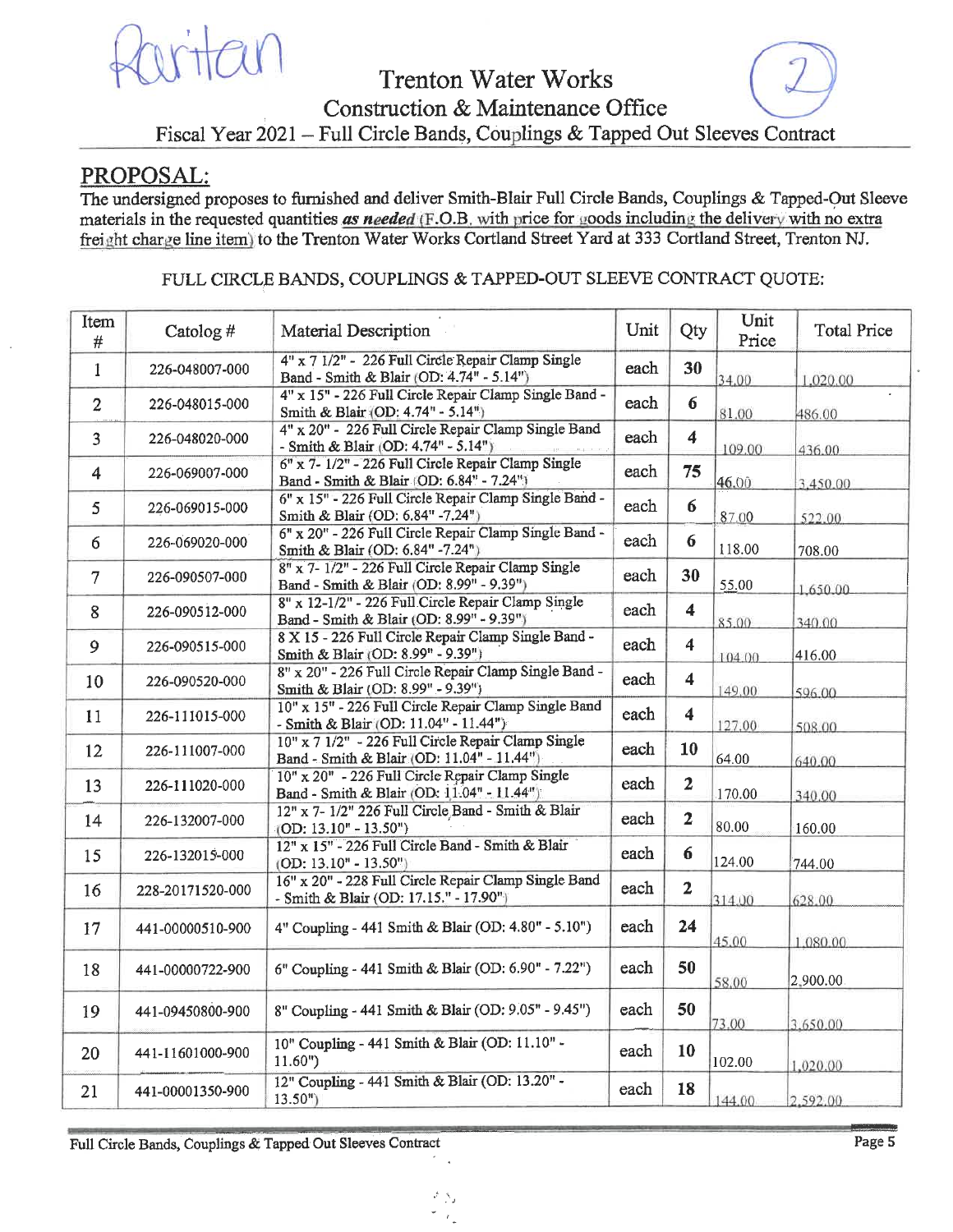| FULL CIRCLE BANDS, COUPLINGS & TAPPED-OUT SLEEVE CONTRACT QUOTE: |                  |                                                                                            |      |                         |               |                    |  |
|------------------------------------------------------------------|------------------|--------------------------------------------------------------------------------------------|------|-------------------------|---------------|--------------------|--|
| Item<br>#                                                        | Catolog#         | Material Description                                                                       | Unit | Qty                     | Unit<br>Price | <b>Total Price</b> |  |
| 22                                                               | 441-00001780-900 | 16" Coupling - 441 Smith & Blair (OD: 17.40" -<br>17.80 <sup>n</sup>                       | each | 24                      | 252.00        | 6,048.00           |  |
| 23                                                               | 411-216008-003   | 20" Coupling - 411 Smith & Blair (OD: 21.60")                                              | each | $\overline{\mathbf{4}}$ | 438.00        | 1,752.00           |  |
| 24                                                               | 411-258008-003   | 24" Coupling - 411 Smith & Blair (OD: 25.80")                                              | each | $\overline{\bf{4}}$     | 507.00        | 2,028.00           |  |
| 25                                                               | 411-00383008-003 | 36" Coupling - 411 Smith & Blair (OD: 38.30")                                              | each | $\overline{2}$          | 692.00        | 1,348.00           |  |
| 26                                                               | 411-00508015-003 | 48" Coupling - 411 Smith & Blair (OD: 50.80")                                              | each | $\overline{2}$          | 1,179.00      | 2.358.00           |  |
| 27                                                               | 238-048007-007   | 4" x 7 1/2"w 3/4"cc Tapped Full Cir. Clamp - 238<br>Smith & Blair (OD: 4.74" - 5.14")      | each | 12                      | 53.00         | 636.00             |  |
| 28                                                               | 238-048007-009   | 4" x 7 1/2" I"cc Tapped Full Cir. Clamp - 238 Smith<br>& Blair (OD: 4.74" - 5.14")         | each | 12                      | 53.00         | 636.00             |  |
| 29                                                               | 238-069007-007   | 6" x 7 1/2"w 3/4"cc Tapped Full Cir. Clamp - 238<br>Smith & Blair (OD: 6.84" - 7.24")      | each | 25                      | 56.00         | 1,400.00           |  |
| 30                                                               | 238-069007-009   | $6" \times 7$ 1/2"w 1"cc Tapped Full Cir. Clamp - 238<br>Smith & Blair (OD: 6.84" - 7.24") | each | 20                      | 56.00         | 1,120.00           |  |
| 31                                                               | 238-090507-007   | 8" x 7 1/2"w 3/4"cc Tapped Full Cir. Clamp - 238<br>Smith & Blair (OD: 8.99" - 9.39")      | each | 20                      | 56.00         | 1,120.00           |  |
| 32                                                               | 238-090507-009   | 8" x 7 1/2"w 1"cc Tapped Full Cir. Clamp - 238<br>Smith & Blair (OD: 8.99" - 9.39")        | each | 6                       | 56.00         | 336.00             |  |
| 32                                                               | 238-111007-007   | 10" x 7 1/2"w 3/4"cc Tapped Full Cir. Clamp - 238<br>Smith & Blair(OD: 11.04" - 11.44")    | each | $\overline{\bf{4}}$     | 78.00         | 312.00             |  |
| 34                                                               | 238-111007-009   | 10" x 7 1/2"w 1"cc Tapped Full Cir. Clamp - 238<br>Smith & Blair (OD: 11.04" - 11.44")     | each | $\blacktriangleleft$    | 78.00         | 312.00             |  |
| 35 <sub>1</sub>                                                  | 239-127512-007   | 12" x 12-1/2"w 3/4"cc Tapped Full Cir. Clamp - 239<br>Smith & Blair (OD: 12.75" - 13.55")  | each | $\overline{\mathbf{4}}$ | 174.00        | 696.00             |  |
| 36                                                               | 239-127512-009   | 12" x 12-1/2"w 1"cc Tapped Full Cir. Clamp - 239<br>Smith & Blair (OD: 12.75" - 13.55")    | each | $\overline{\bf{4}}$     | 174.00        | 696.00             |  |
| Grand Total >>                                                   |                  |                                                                                            |      |                         |               | 44,720.00          |  |

 $\mathcal{E}_{\mathcal{A}^{\text{in}}_{\text{out}}}$ 

÷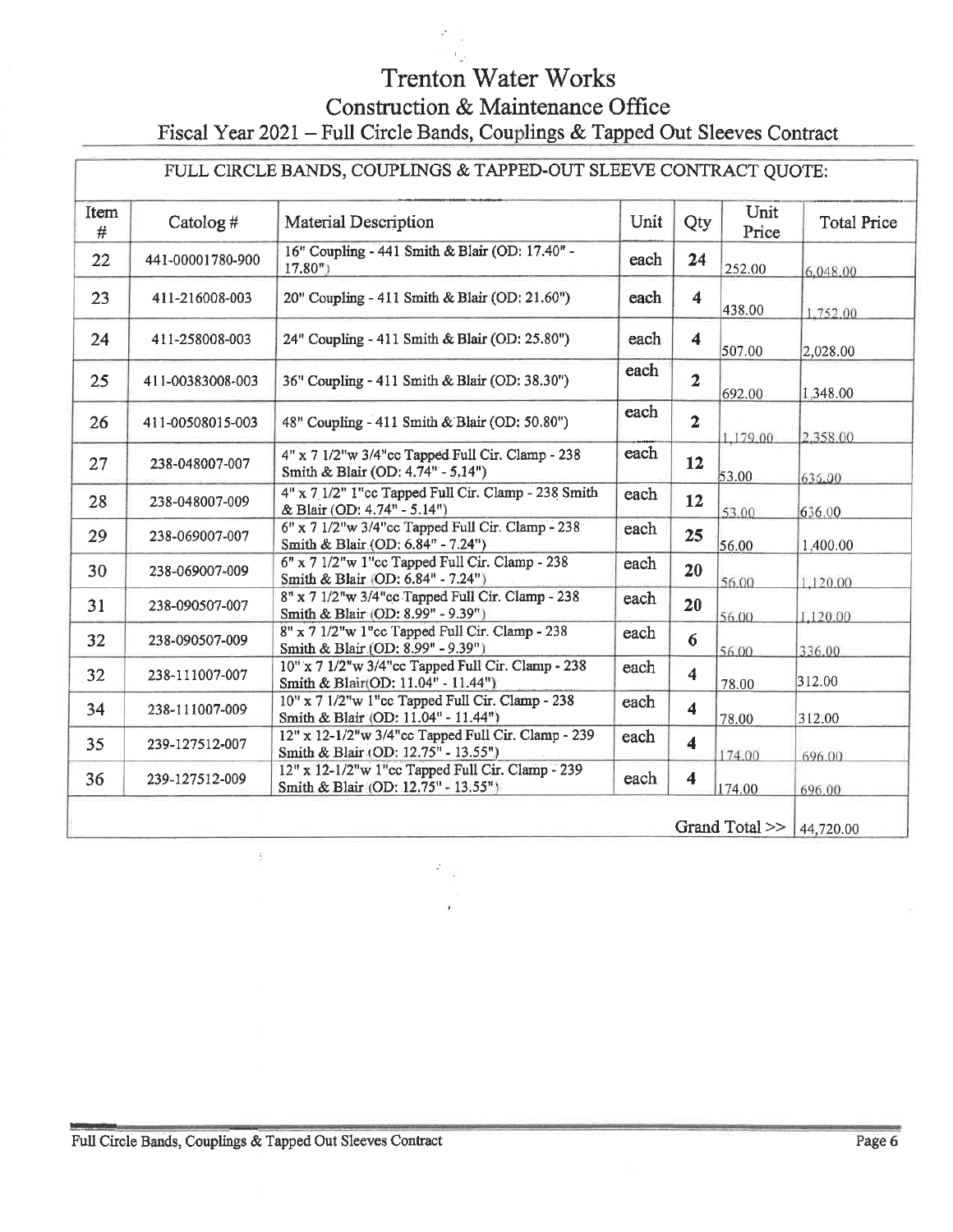## PROPOSAL:

The undersigned proposes to furnished and deliver Smith-Blair Full Circle Bands, Couplings & Tapped-Out Sleeve materials in the requested quantities as needed (F.O.B. with price for goods including the delivery with no extra freight charge line item) to the Trenton Water Works Cortland Street Yard at 333 Cortland Street, Trenton NJ.

#### FULL CIRCLE BANDS, COUPLINGS & TAPPED-OUT SLEEVE CONTRACT QUOTE:

| Item<br>#               | Catolog#         | <b>Material Description</b>                                                                      | Unit | Qty                     | Unit<br>Price | <b>Total Price</b> |
|-------------------------|------------------|--------------------------------------------------------------------------------------------------|------|-------------------------|---------------|--------------------|
| $\mathbf{I}$            | 226-048007-000   | 4" x 7 1/2" - 226 Full Circle Repair Clamp Single<br>Band - Smith & Blair (OD: 4.74" - 5.14")    | each | 30                      | 36.00         | 1,080.00           |
| $\overline{2}$          | 226-048015-000   | 4" x 15" - 226 Full Circle Repair Clamp Single Band -<br>Smith & Blair (OD: 4.74" - 5.14")       | each | 6                       | 85.00         | 510.00             |
| $\overline{\mathbf{3}}$ | 226-048020-000   | 4" x 20" - 226 Full Circle Repair Clamp Single Band<br>- Smith & Blair (OD: 4.74" - 5.14")       | each | 4                       | 114.00        | 456.00             |
| $\overline{\mathbf{4}}$ | 226-069007-000   | 6" x 7- 1/2" - 226 Full Circle Repair Clamp Single<br>Band - Smith & Blair (OD: 6.84" - 7.24")   | each | 75                      | 48.00         | 3,600.00           |
| 5                       | 226-069015-000   | 6" x 15" - 226 Full Circle Repair Clamp Single Band -<br>Smith & Blair (OD: 6.84" -7.24")        | each | 6                       | 91.00         | 546.00             |
| 6                       | 226-069020-000   | 6" x 20" - 226 Full Circle Repair Clamp Single Band -<br>Smith & Blair (OD: 6.84" -7.24"):       | each | 6                       | 123.00        | 738.00             |
| $\overline{7}$          | 226-090507-000   | 8" x 7- 1/2" - 226 Full Circle Repair Clamp Single<br>Band - Smith & Blair (OD: 8.99" - 9.39")   | each | 30                      | 58.00         | 1,740.00           |
| 8                       | 226-090512-000   | 8" x 12-1/2" - 226 Full Circle Repair Clamp Single<br>Band - Smith & Blair (OD: 8.99" - 9.39")   | each | $\overline{\bf{4}}$     | 88.00         | 352.00             |
| 9                       | 226-090515-000   | 8 X 15 - 226 Full Circle Repair Clamp Single Band -<br>Smith & Blair (OD: 8.99" - 9.39")         | each | 4                       | 109.00        | 436.00             |
| 10                      | 226-090520-000   | 8" x 20" - 226 Full Circle Repair Clamp Single Band -<br>Smith & Blair (OD: 8.99" - 9.39")       | each | 4                       | 156.00        | 624.00             |
| 11                      | 226-111015-000   | 10" x 15" - 226 Full Circle Repair Clamp Single Band<br>- Smith & Blair (OD: 11.04" - 11.44")    | each | $\overline{\bf{4}}$     | 133.00        | 532.00             |
| 12                      | 226-111007-000   | 10" x 7 1/2" - 226 Full Circle Repair Clamp Single<br>Band - Smith & Blair (OD: 11.04" - 11.44") | each | 10                      | 68.00         | 680.00             |
| 13                      | 226-111020-000   | 10" x 20" - 226 Full Circle Repair Clamp Single<br>Band - Smith & Blair (OD: 11.04" - 11.44")    | each | $\mathbf{z}$            | 177.00        | 354.00             |
| 14                      | 226-132007-000   | 12" x 7-1/2" 226 Full Circle Band - Smith & Blair<br>$(OD: 13.10" - 13.50")$                     | each | $\overline{2}$          | 84.00         | 168.00             |
| 15                      | 226-132015-000   | 12" x 15" - 226 Full Circle Band - Smith & Blair<br>$(OD: 13.10" - 13.50")$                      | each | $6\phantom{1}$          | 130.00        | 780.00             |
| 16                      | 228-20171520-000 | 16" x 20" - 228 Full Circle Repair Clamp Single Band                                             | each | $\overline{\mathbf{2}}$ | 329.00        | 658.00             |
| 17                      | 441-00000510-900 | - Smith & Blair (OD: 17.15." - 17.90")<br>4" Coupling - 441 Smith & Blair (OD: 4.80" - 5.10")    | each | 24                      | 48.00         | 1,152.00           |
|                         |                  |                                                                                                  |      |                         |               |                    |
| 18                      | 441-00000722-900 | 6" Coupling - 441 Smith & Blair (OD: 6.90" - 7.22")                                              | each | 50                      | 61.00         | 3,050.00           |
| 19                      | 441-09450800-900 | 8" Coupling - 441 Smith & Blair (OD: 9.05" - 9.45")                                              | each | 50                      | 77.00         | 3,850.00           |
| 20                      | 441-11601000-900 | 10" Coupling - 441 Smith & Blair (OD: 11.10" -<br>11.60"                                         | each | 10                      | 107.00        | 1,070.00           |
| 21                      | 441-00001350-900 | 12" Coupling - 441 Smith & Blair (OD: 13.20" -<br>$13.50n$ )                                     | each | 18                      | 150.00        | 2,700.00           |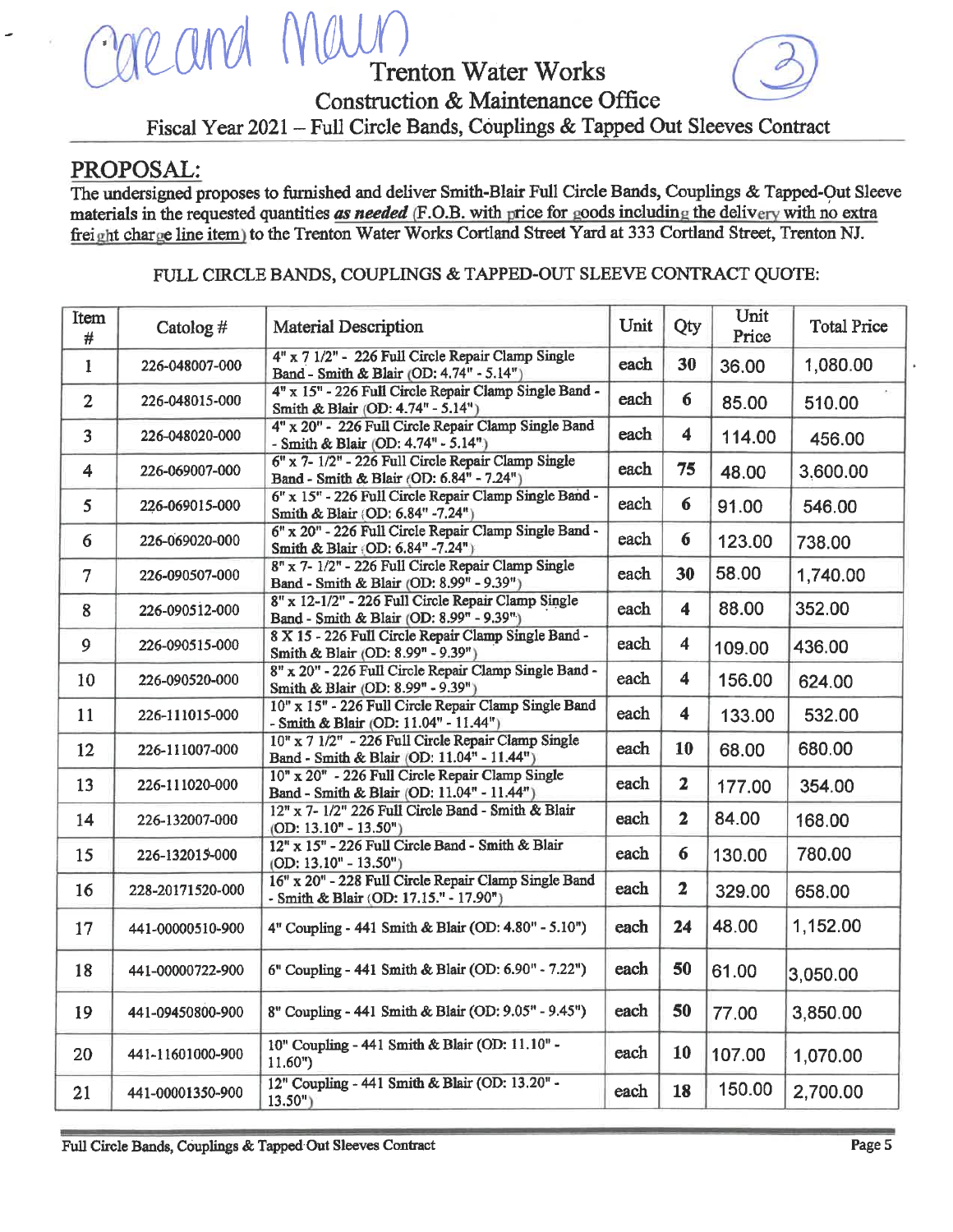# **Trenton Water Works** Construction & Maintenance Office

# Fiscal Year 2021 - Full Circle Bands, Couplings & Tapped Out Sleeves Contract

| FULL CIRCLE BANDS, COUPLINGS & TAPPED-OUT SLEEVE CONTRACT QUOTE: |                             |                                                                                           |      |                  |               |                    |
|------------------------------------------------------------------|-----------------------------|-------------------------------------------------------------------------------------------|------|------------------|---------------|--------------------|
| Item<br>#                                                        | Catolog #                   | <b>Material Description</b>                                                               | Unit | Qty              | Unit<br>Price | <b>Total Price</b> |
| 22                                                               | 441-00001780-900            | 16" Coupling - 441 Smith & Blair (OD: 17.40" -<br>$17.80$ <sup>"</sup> )                  | each | 24               | 264.00        | 6,336.00           |
| 23                                                               | 411-216008-003              | 20" Coupling - 411 Smith & Blair (OD: 21.60")                                             | each | 4                | 457.00        | 1,828.00           |
| 24                                                               | 411-258008-003              | 24" Coupling - 411 Smith & Blair (OD: 25.80")                                             | each | 4                | 530.00        | 2,120.00           |
| 25                                                               | 411-00383008-003            | 36" Coupling - 411 Smith & Blair (OD: 38.30")                                             | each | $\mathbf{2}$     | 722.00        | 1,444.00           |
| 26                                                               | 411-00508015-003            | 48" Coupling - 411 Smith & Blair (OD: 50.80")                                             | each | $\overline{2}$   |               | 1,231.00 2,462.00  |
| 27                                                               | 238-048007-007              | 4" x 7 1/2"w 3/4"cc Tapped Full Cir. Clamp - 238<br>Smith & Blair (OD: 4.74" - 5.14")     | each | 12               | 56.00         | 672.00             |
| 28                                                               | 238-048007-009              | 4" x 7 1/2" 1"cc Tapped Full Cir. Clamp - 238 Smith<br>& Blair (OD: 4.74" - 5.14")        | each | 12               | 56.00         | 672.00             |
| 29                                                               | 238-069007-007              | 6" x 7 1/2"w 3/4"cc Tapped Full Cir. Clamp - 238<br>Smith & Blair (OD: 6.84" - 7.24")     | each | 25               | 58.00         | 1,450.00           |
| 30                                                               | 238-069007-009              | 6" x 7 1/2"w 1"cc Tapped Full Cir. Clamp - 238<br>Smith & Blair (OD: 6.84" - 7.24")       | each | 20               | 58.00         | 1,160.00           |
| 31                                                               | 238-090507-007              | 8" x 7 1/2"w 3/4"cc Tapped Full Cir. Clamp - 238<br>Smith & Blair (OD: 8.99" - 9.39")     | each | 20               | 59.00         | 1,180.00           |
| 32 <sup>°</sup>                                                  | 238-090507-009              | 8" x 7 1/2"w 1"cc Tapped Full Cir. Clamp - 238<br>Smith & Blair (OD: 8.99" - 9.39")       | each | 6                | 59.00         | 354.00             |
| 32                                                               | 238-111007-007              | 10" x 7 1/2"w 3/4"cc Tapped Full Cir. Clamp - 238<br>Smith & Blair(OD: 11.04" - 11.44")   | each | 4                | 82.00         | 328.00             |
| 34                                                               | 238-111007-009              | 10" x 7 1/2"w 1"cc Tapped Full Cir. Clamp - 238<br>Smith & Blair (OD: 11.04" - 11.44")    | each | 4                | 82.00         | 328.00             |
| 35                                                               | 239-127512-007              | 12" x 12-1/2"w 3/4"cc Tapped Full Cir. Clamp - 239<br>Smith & Blair (OD: 12.75" - 13.55") | each | 4                | 182.00        | 728.00             |
| 36                                                               | 239-127512-009              | 12" x 12-1/2"w 1"cc Tapped Full Cir. Clamp - 239<br>Smith & Blair (OD: 12.75" - 13.55")   | each | $\boldsymbol{4}$ | 182.00        | 728.00             |
|                                                                  | 46,866.00<br>Grand Total >> |                                                                                           |      |                  |               |                    |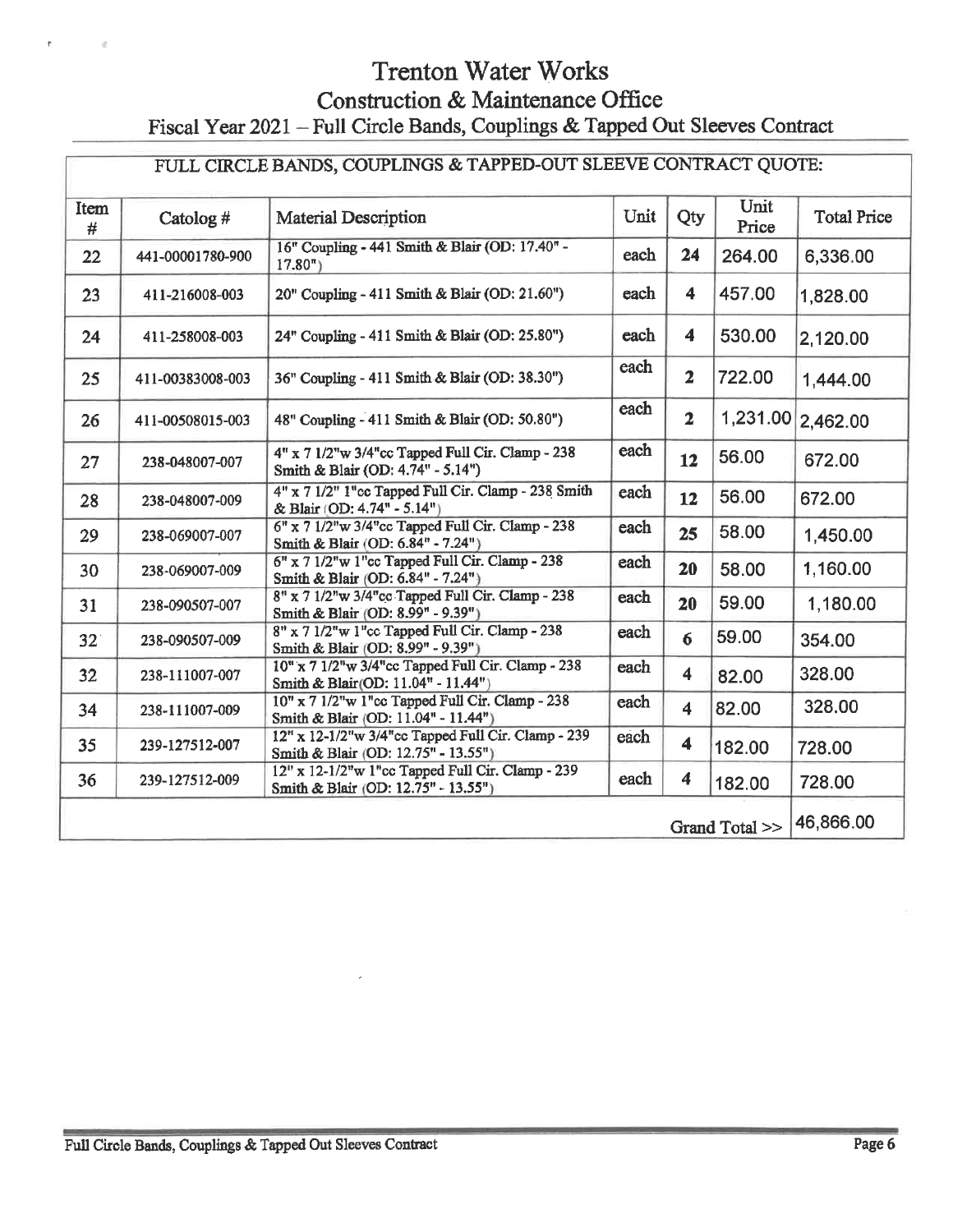# ear 2021

## PROPOSAL:

The undersigned proposes to furnished and deliver Smith-Blair Full Circle Bands, Couplings & Tapped-Out Sleeve materials in the requested quantities as needed (F.O.B. with price for goods including the delivery with no extra freight charge line item) to the Trenton Water Works Cortland Street Yard at 333 Cortland Street, Trenton NJ.

# FULL CIRCLE BANDS, COUPLINGS & TAPPED-OUT SLEEVE CONTRACT QUOTE:

| Item<br>#      | Catolog $#$      | <b>Material Description</b>                                                                      | Unit | Qty                  | Unit<br>Price | <b>Total Price</b> |
|----------------|------------------|--------------------------------------------------------------------------------------------------|------|----------------------|---------------|--------------------|
| 1              | 226-048007-000   | 4" x 7 1/2" - 226 Full Circle Repair Clamp Single<br>Band - Smith & Blair (OD: 4.74" - 5.14")    | each | 30                   | 44.06         | 1,321.93           |
| $\overline{2}$ | 226-048015-000   | 4" x 15" - 226 Full Circle Repair Clamp Single Band -<br>Smith & Blair (OD: 4.74" - 5.14")       | each | 6                    | 87.10         | 522.60             |
| $\overline{3}$ | 226-048020-000   | 4" x 20" - 226 Full Circle Repair Clamp Single Band<br>- Smith & Blair (OD: 4.74" - 5.14")       | each | $\overline{\bf{4}}$  | 116.97        | 467.88             |
| 4              | 226-069007-000   | 6" x 7- 1/2" - 226 Full Circle Repair Clamp Single<br>Band - Smith & Blair (OD: 6.84" - 7.24")   | each | 75                   | 52.00         | 3,900.27           |
| 5              | 226-069015-000   | 6" x 15" - 226 Full Circle Repair Clamp Single Band -<br>Smith & Blair (OD: 6.84" -7.24")        | each | 6                    | 96.65         | 579.90             |
| 6              | 226-069020-000   | 6" x 20" - 226 Full Circle Repair Clamp Single Band -<br>Smith & Blair (OD: 6.84" -7.24")        | each | 6                    | 140.04        | 840.22             |
| $\overline{7}$ | 226-090507-000   | 8" x 7-1/2" - 226 Full Circle Repair Clamp Single<br>Band - Smith & Blair (OD: 8.99" - 9.39")    | each | 30                   | 62.21         | 1,866.34           |
| 8              | 226-090512-000   | 8" x 12-1/2" - 226 Full Circle Repair Clamp Single<br>Band - Smith & Blair (OD: 8.99" - 9.39")   | each | $\blacktriangleleft$ | 99.60         | 398.39             |
| 9              | 226-090515-000   | 8 X 15 - 226 Full Circle Repair Clamp Single Band -<br>Smith & Blair (OD: 8.99" - 9.39")         | each | 4                    | 118.70        | 474.80             |
| 10             | 226-090520-000   | 8" x 20" - 226 Full Circle Repair Clamp Single Band -<br>Smith & Blair (OD: 8.99" - 9.39")       | each | 4                    | 164.44        | 657.75             |
| 11             | 226-111015-000   | 10" x 15" - 226 Full Circle Repair Clamp Single Band<br>- Smith & Blair (OD: 11.04" - 11.44")    | each | 4                    | 148.21        | 592.84             |
| 12             | 226-111007-000   | 10" x 7 1/2" - 226 Full Circle Repair Clamp Single<br>Band - Smith & Blair (OD: 11.04" - 11.44") | each | 10                   | 75.72         | 757.16             |
| 13             | 226-111020-000   | 10" x 20" - 226 Full Circle Repair Clamp Single<br>Band - Smith & Blair (OD: 11.04" - 11.44").   | each | $\overline{2}$       | 198.15        | 396.29             |
| 14             | 226-132007-000   | 12" x 7- 1/2" 226 Full Circle Band - Smith & Blair<br>$(OD: 13.10" - 13.50")$                    | each | $\overline{2}$       | 85.39         | 170.79             |
| 15             | 226-132015-000   | 12" x 15" - 226 Full Circle Band - Smith & Blair<br>$(OD: 13.10n - 13.50n)$                      | each | 6                    | 170.78        | 1,024.66           |
| 16             | 228-20171520-000 | 16" x 20" - 228 Full Circle Repair Clamp Single Band<br>- Smith & Blair (OD: 17.15." - 17.90")   | each | $\overline{2}$       | 340.99        | 681.98             |
| 17             | 441-00000510-900 | 4" Coupling - 441 Smith & Blair (OD: 4.80" - 5.10")                                              | each | 24                   | 48.59         | 1,166.17           |
| 18             | 441-00000722-900 | 6" Coupling - 441 Smith & Blair (OD: 6.90" - 7.22")                                              | each | 50                   | 62.33         | 3,116.40           |
| 19             | 441-09450800-900 | 8" Coupling - 441 Smith & Blair (OD: 9.05" - 9.45")                                              | each | 50                   | 78.79         | 3,939.49           |
| 20             | 441-11601000-900 | 10" Coupling - 441 Smith & Blair (OD: 11.10" -<br>11.60"                                         | each | 10                   | 109.39        | 1,093.92           |
| 21             | 441-00001350-900 | 12" Coupling - 441 Smith & Blair (OD: 13.20" -<br>$13.50^{\circ}$                                | each | 18                   | 131.72        | 2,370.88           |